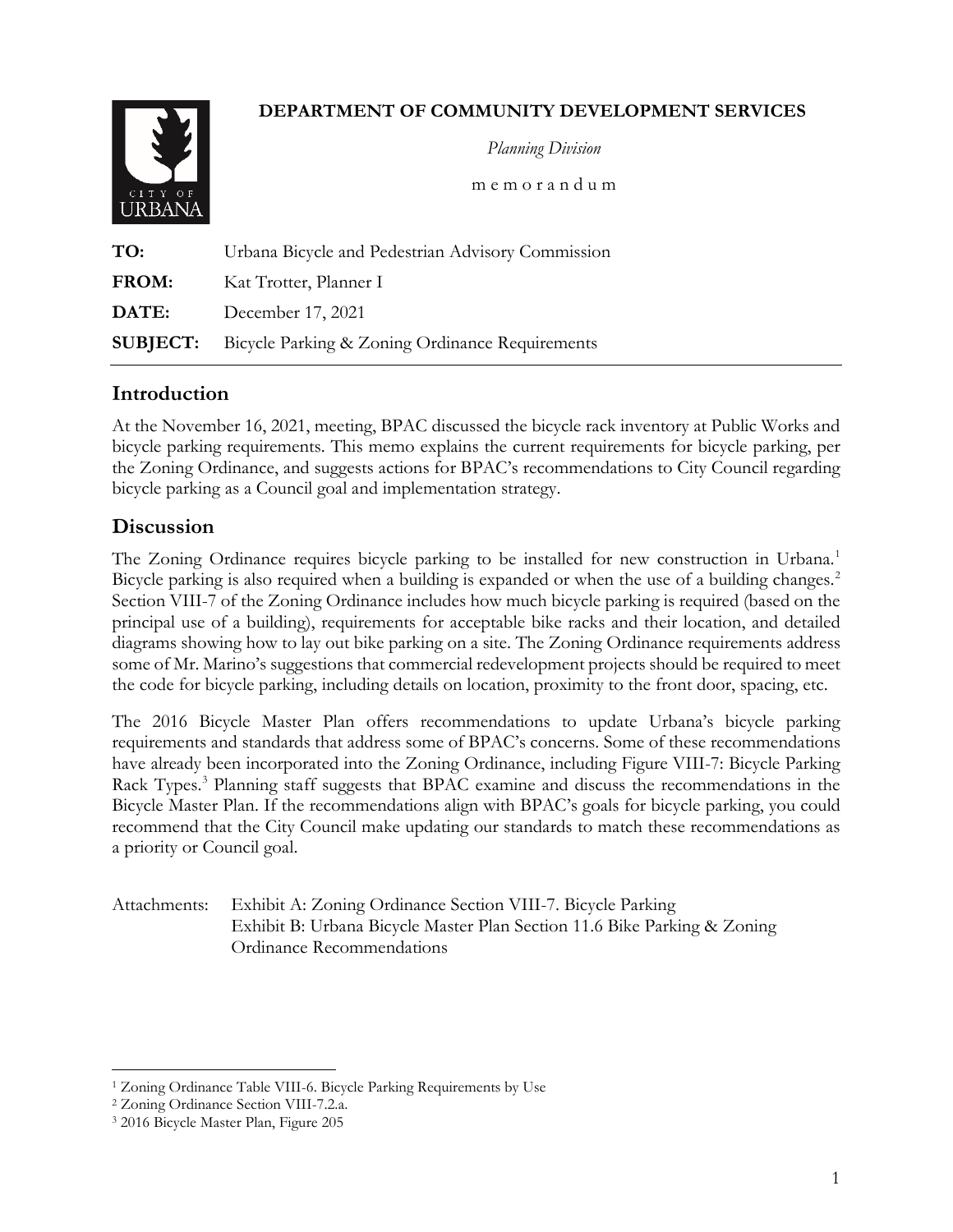# **EXHIBIT A - Zoning Ordinance Section VIII-7. Bicycle Parking**

- Off-street loading spaces without loading docks may be located in a required rear yard.
- Off-street loading spaces with loading docks shall be set back at least 75 feet from residential districts. Loading spaces with loading docks located within 150 feet of residential districts shall also conform to one or more of the following:
	- 1. The loading space and dock shall be screened from adjacent residences by use of a wing wall of sufficient height and length to effectively screen any vehicles and trailers parked in said space; or
	- 2. The loading space and dock shall be fully enclosed within a building; or
	- 3. The loading space and dock shall not be occupied between the hours of 10:00 PM and 7:00 AM; or
	- 4. The loading space and dock shall implement alternative measures sufficient to mitigate noise, such as an engineered noise wall, shield, or baffle, with such measures to be approved by the Zoning Administrator and City Engineer.<sup>[9](#page-1-0)</sup>

#### **Section VIII-7. Bicycle Parking**

- A. Provisions for the convenient and accessible parking of bicycles shall be made in accordance with Table VIII-6. In addition the following provisions shall also apply:
	- 1. *Zoning Administrator Review*
		- a) The Zoning Administrator shall determine whether proposed developments are subject to the bicycle parking requirements set forth in Table VIII-6, based upon demand generated by the use, the locations of the development, the proximity to other uses with bicycle parking demand, and other relevant factors.
		- b) For non-residential uses, bicycle parking spaces shall be required only for those developments requiring 10 or more automobile parking spaces per Table VIII-7.
		- c) The Zoning Administrator shall have the ability to reduce the number of required bicycle parking spaces by up to 50% in response to evidence regarding expected bicycle use submitted by the petitioner.
	- 2. *Type and Location of Bicycle Parking Racks*
		- a) Provisions regarding type and location of bicycle parking racks shall apply to new development as well as to changes in use or intensity of use in existing development.
		- b) Bicycle parking rack types, placement, and layout shall be designed so as to accommodate standard bicycle models and lock types and shall be subject to the approval of the Zoning Administrator as part of the building permit review process. Examples of acceptable and unacceptable bicycle rack types are provided in Figure VIII-7, and examples and requirements for bicycle parking layout are in Figure VII-8.
		- c) Bicycle parking areas shall not obstruct walkways or other pedestrian areas.
		- d) Bicycle parking areas shall be allowed in the same location as automobile parking on a site.

<span id="page-1-0"></span><sup>9</sup> (Ord. No. 2010-08-071)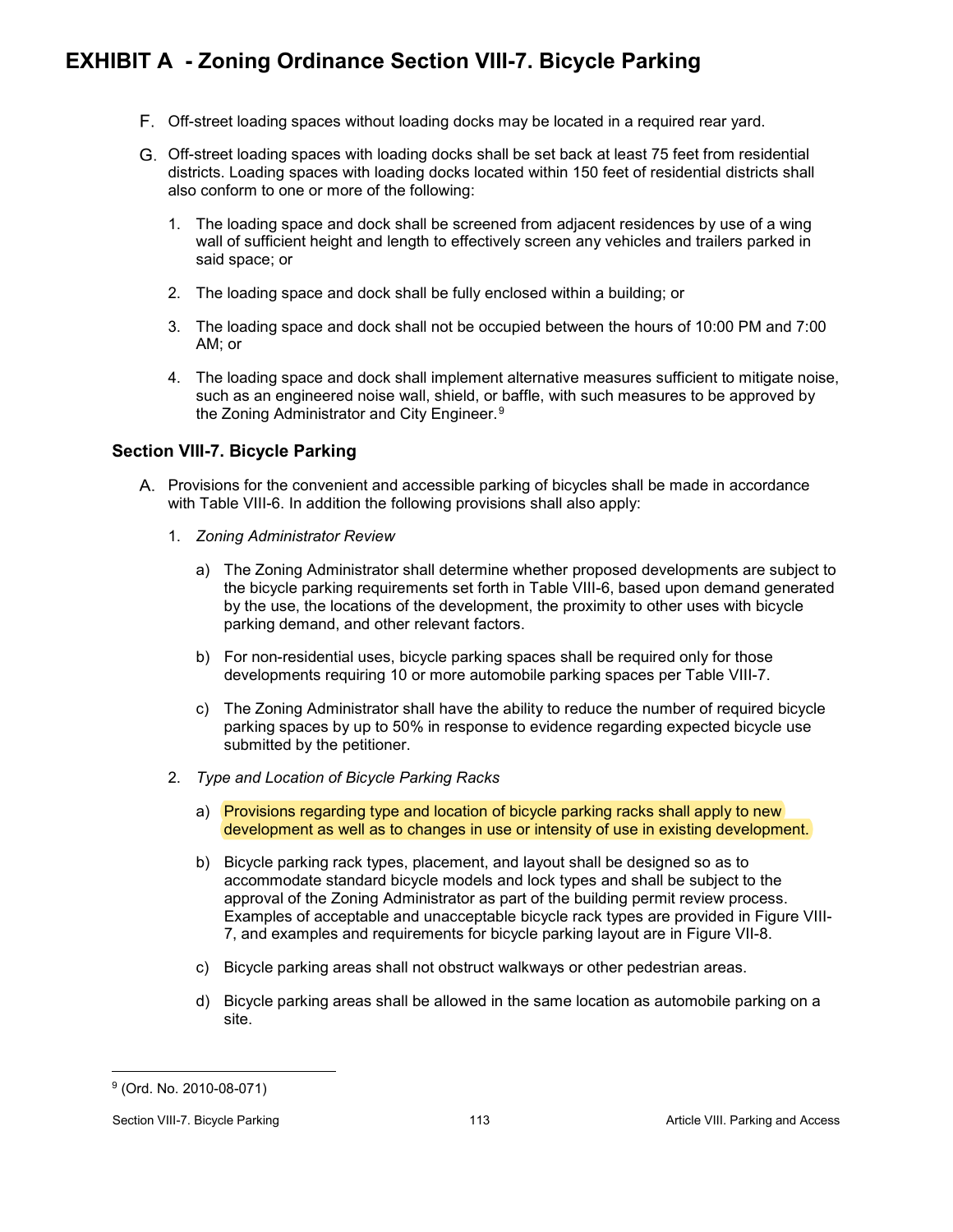- e) For non-residential uses, bicycle parking racks may be placed within the area of up to two automobile parking spaces on a site. These spaces may be credited toward the total number of off-street automobile parking spaces required by Section VIII-5 and Table VIII-7.
- f) Bicycle parking areas shall be placed on an approved dust-free surface, subject to the review and approval of the Zoning Administrator. Acceptable surfaces include, but are not limited to, concrete, asphalt, bricks, rock chips, recycled asphalt, and wood chips.
- g) For non-residential uses in the AG, B-1, B-2, B-3, B-3U, CRE, IN1, IN-2, and MIC zones, bicycle parking areas may encroach into the required front yard setback, but in no case shall be closer than five feet to the front property line.
- h) For non-residential uses in the B-4 zoning district, bicycle parking areas may be permitted in the right-of-way subject to City Engineer approval.
- i) For non-residential uses in the B-4E and Campus Commercial District (CCD) zones, bicycle parking areas may encroach into the required front yard.
- j) Bicycle parking areas are prohibited within the front yard setback in the R-1, R-2, R-3, R-4, R-5, R-6, R-6B, and R-7 Zoning Districts.
- k) Bicycle parking areas shall be permitted within the side and rear yard setbacks in all zoning districts.
- l) The amount of off-street automobile parking required by Section VIII-5 for non-residential uses may be reduced by up to two spaces when bicycle racks occupy the automobile parking spaces, and where the spaces occupied by the bicycle racks are located in a convenient and accessible manner.

| <b>Use</b>                                                            | <b>Number of Spaces Required</b>                                                   |  |  |  |  |
|-----------------------------------------------------------------------|------------------------------------------------------------------------------------|--|--|--|--|
| Multi-family, Boarding or Rooming House, or<br>Dormitory <sup>2</sup> | 1 for every 2 dwelling units                                                       |  |  |  |  |
| Public and Quasi Public Uses <sup>2,3</sup>                           |                                                                                    |  |  |  |  |
| All schools                                                           | 4 for every classroom                                                              |  |  |  |  |
| All other uses                                                        | 10% of required automobile parking up to a<br>maximum of 25 bicycle parking spaces |  |  |  |  |
| Commercial Uses <sup>2,3,4</sup>                                      |                                                                                    |  |  |  |  |
| All uses                                                              | 10% of required automobile parking up to a<br>maximum of 25 bicycle parking spaces |  |  |  |  |
| Industrial, Transportation & Related Uses <sup>2,3</sup>              |                                                                                    |  |  |  |  |

# **Table VIII-6. Bicycle Parking Requirements by Use1**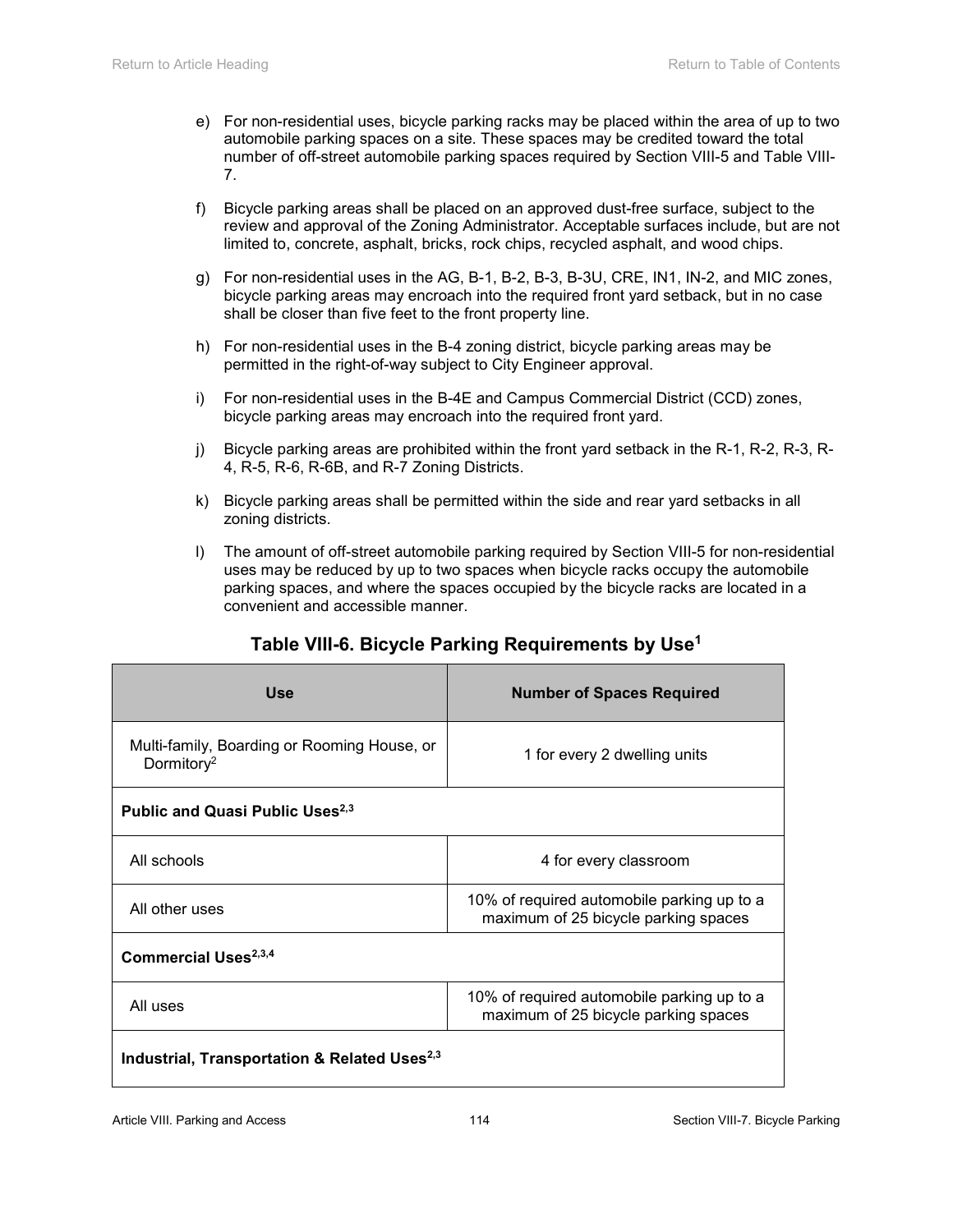| All uses | 4% of required automobile parking up to a<br>maximum of 25 bicycle parking spaces |
|----------|-----------------------------------------------------------------------------------|
|          |                                                                                   |

- <sup>1</sup> The Zoning Administrator shall determine whether proposed developments are subject to these bicycle parking requirements based upon demand generated by the use, the location of the development, the proximity to other uses with bicycle parking demand, and other relevant factors.
- <sup>2</sup> The Zoning Administrator shall further have the ability to reduce the number of required bicycle parking spaces by up to 50% in response to evidence regarding expected bicycle use submitted by the petitioner.
- <sup>3</sup> For non-residential uses, bicycle parking spaces shall be required only for developments with 10 or more automobile parking spaces required.
- <sup>4</sup> Commercial uses include the following categories from Table VIII-7: Office and Related Uses, Service Business Uses, Retail Business Uses, and Commercial Recreational Uses.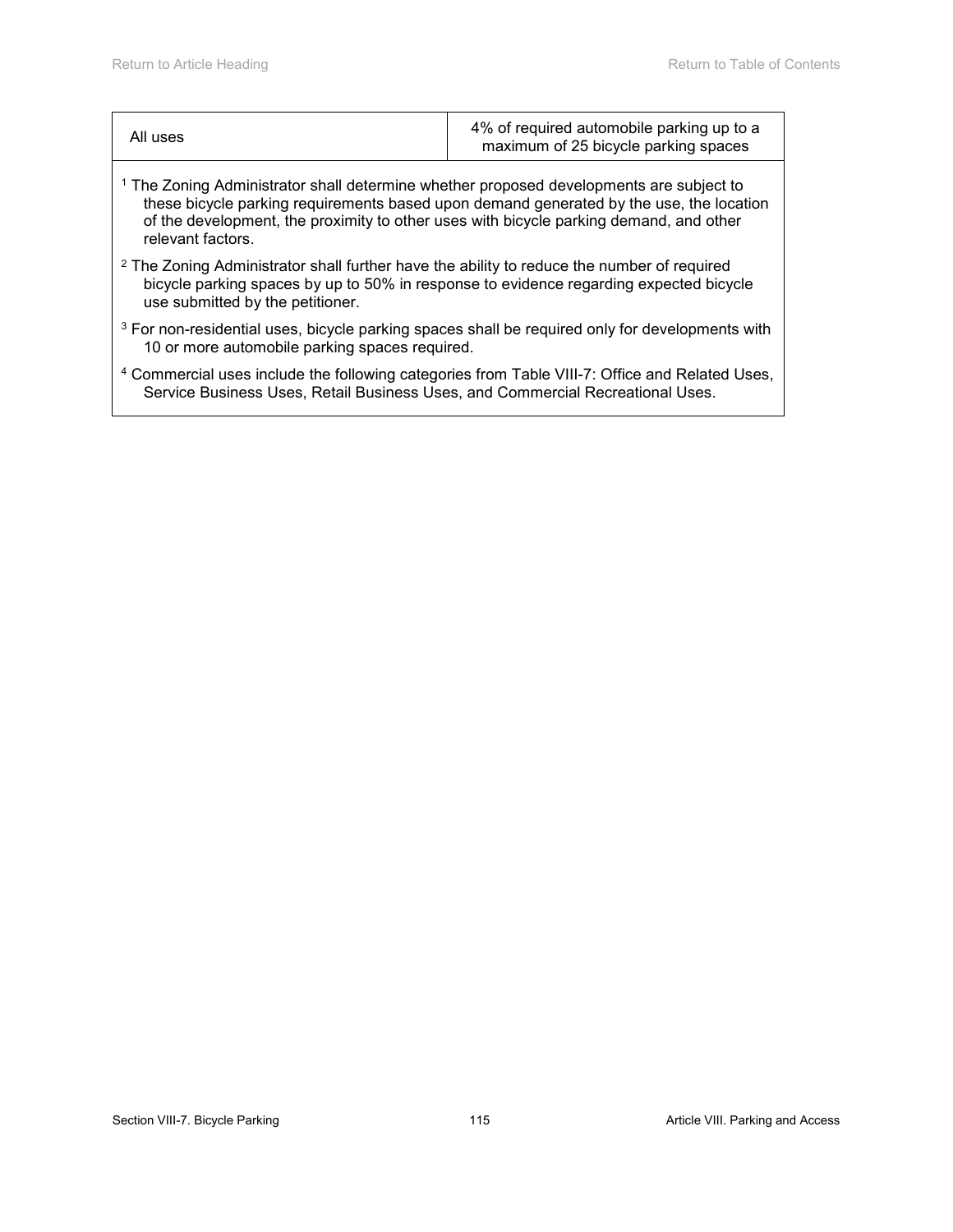

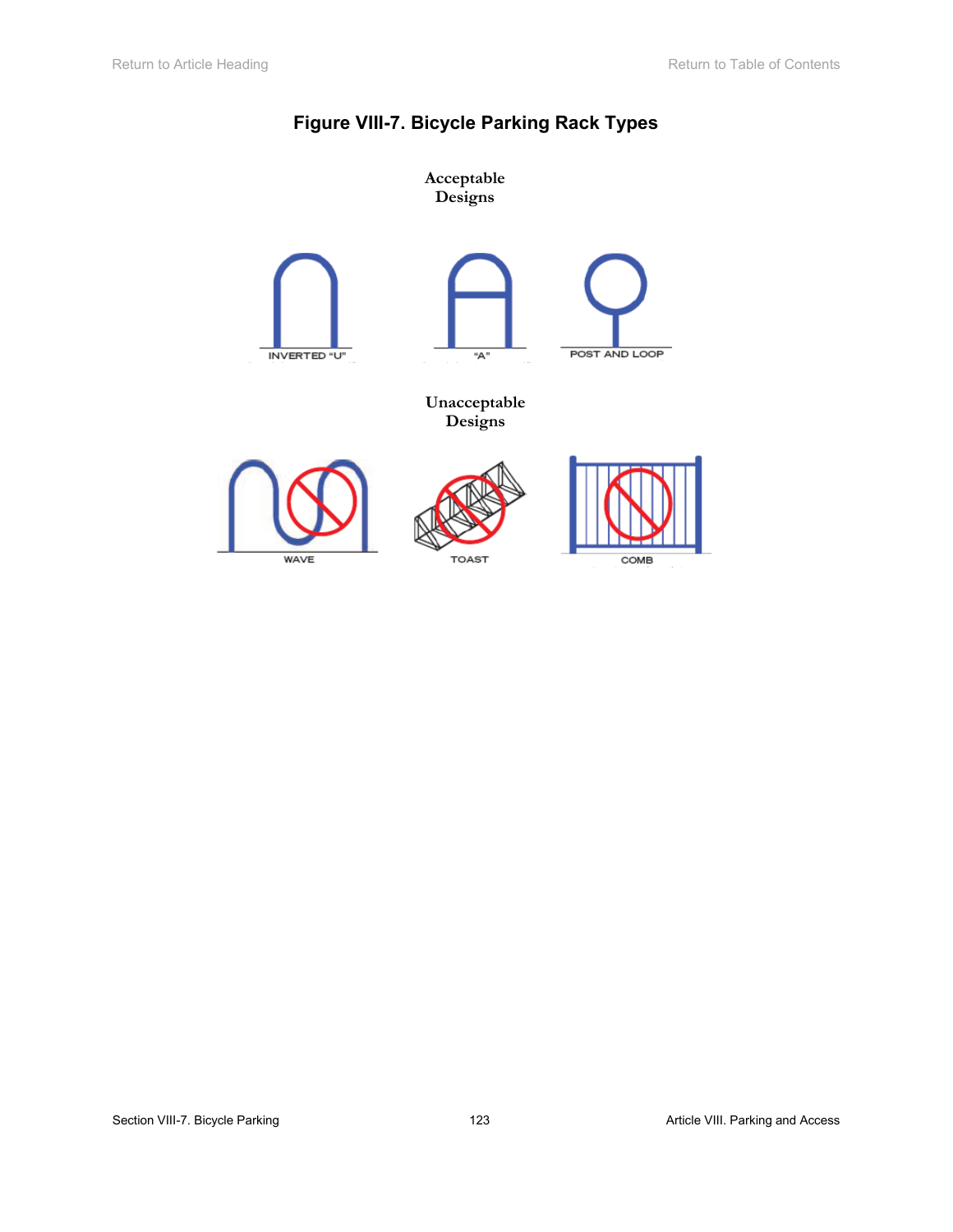





- DIMENSION SHALL BE A MINIMUM OF 36" BETWEEN SIDES OF LOOPS. ′1
- DIMENSION SHALL BE A MINIMUM OF 24" FROM WALL TO SIDE OF LOOP.  $\sqrt{2}$
- DIMENSION SHALL BE A MINIMUM OF 18" FROM LANDSCAPED AREA TO  $\langle \overline{\textbf{3}} \rangle$ SIDE OF LOOP.
- DIMENSION SHALL BE A MINIMUM OF 36" FROM WALL TO END OF LOOP.  $\left( 4\right)$
- DIMENSION SHALL BE A MINIMUM OF 24" FROM LANDSCAPED AREA TO  $\left\langle \right\rangle$ END OF LOOP.
- DIMENSION OF AISLE SHALL BE A MINIMUM OF 10'-0" FROM END OF LOOP TO END OF LOOP. (CLEARANCE FOR DESIGNATED PEDESTRIAN WALKWAY SHALL BE A MINIMUM OF 6'-0")
- DIMENSION OF AISLE SHALL BE 8'-0" BETWEEN SIDE OF LOOP AND END Ο. OF LOOP. (AISLE CLEARANCE BETWEEN BIKES SHALL BE A MINIMUM OF  $4'-6'$ )
- DIMENSION OF AISLE SHALL BE 6'-0" BETWEEN END OF LOOP AND END  $\langle$ 8 $\rangle$ OF LOOP.
- DIMENSION OF AISLE SHALL BE 8'-0" BETWEEN ROADWAY AND END OF  $\langle \scriptstyle \bullet \rangle$ LOOP. (CLEARANCE FOR DESIGNATED PEDESTRIAN WALKWAY SHALL BE A  $MINIMUM OF 6' - 0")$
- DIMENSION OF AISLE SHALL BE 8'-6" BETWEEN END OF LOOP AND END  $\langle 10 \rangle$ OF LOOP. (AISLE CLEARANCE BETWEEN BIKES SHALL BE A MINIMUM OF  $4'-6")$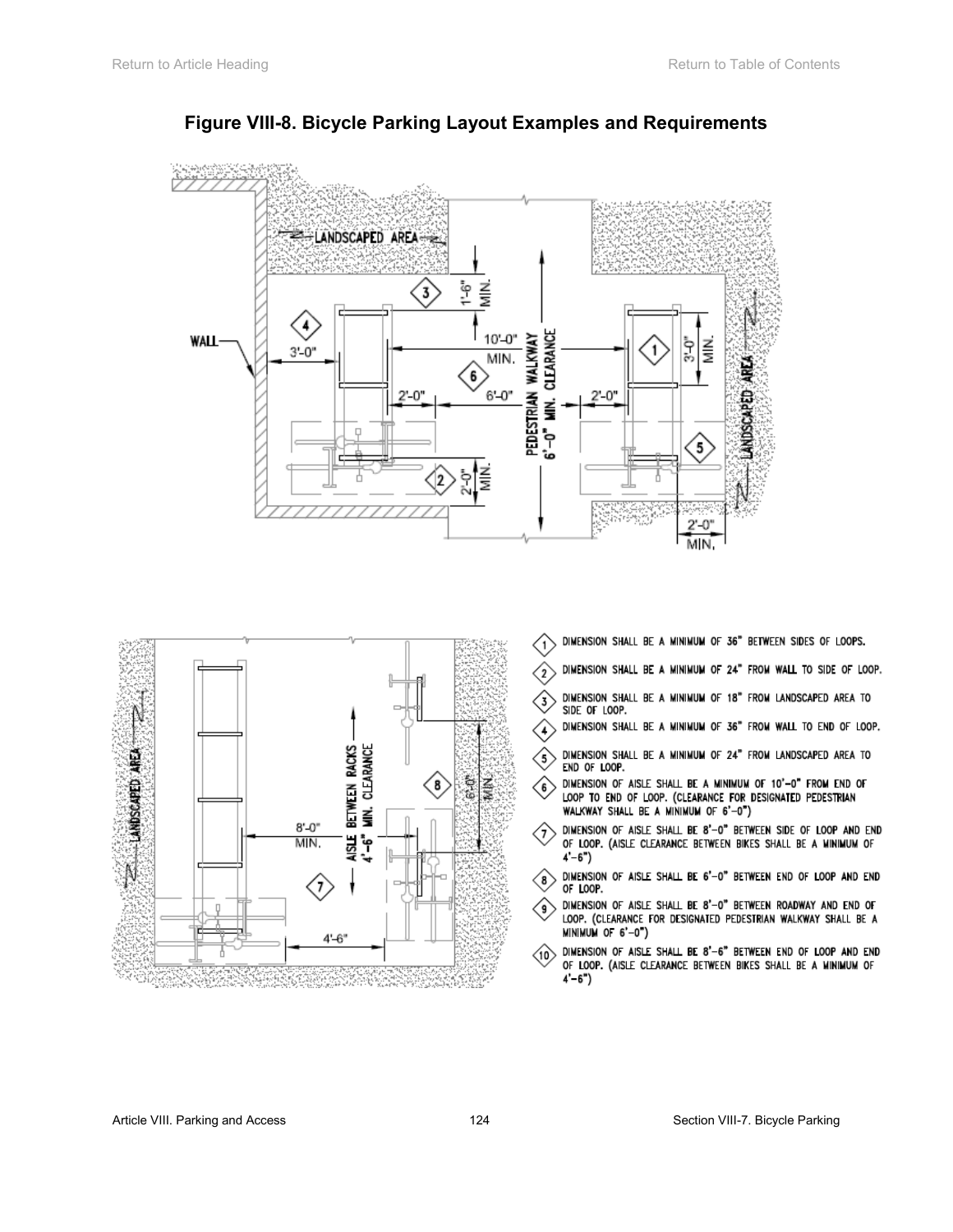

# **Figure VIII-8. Bicycle Parking Layout Examples and Requirements (Cont.)**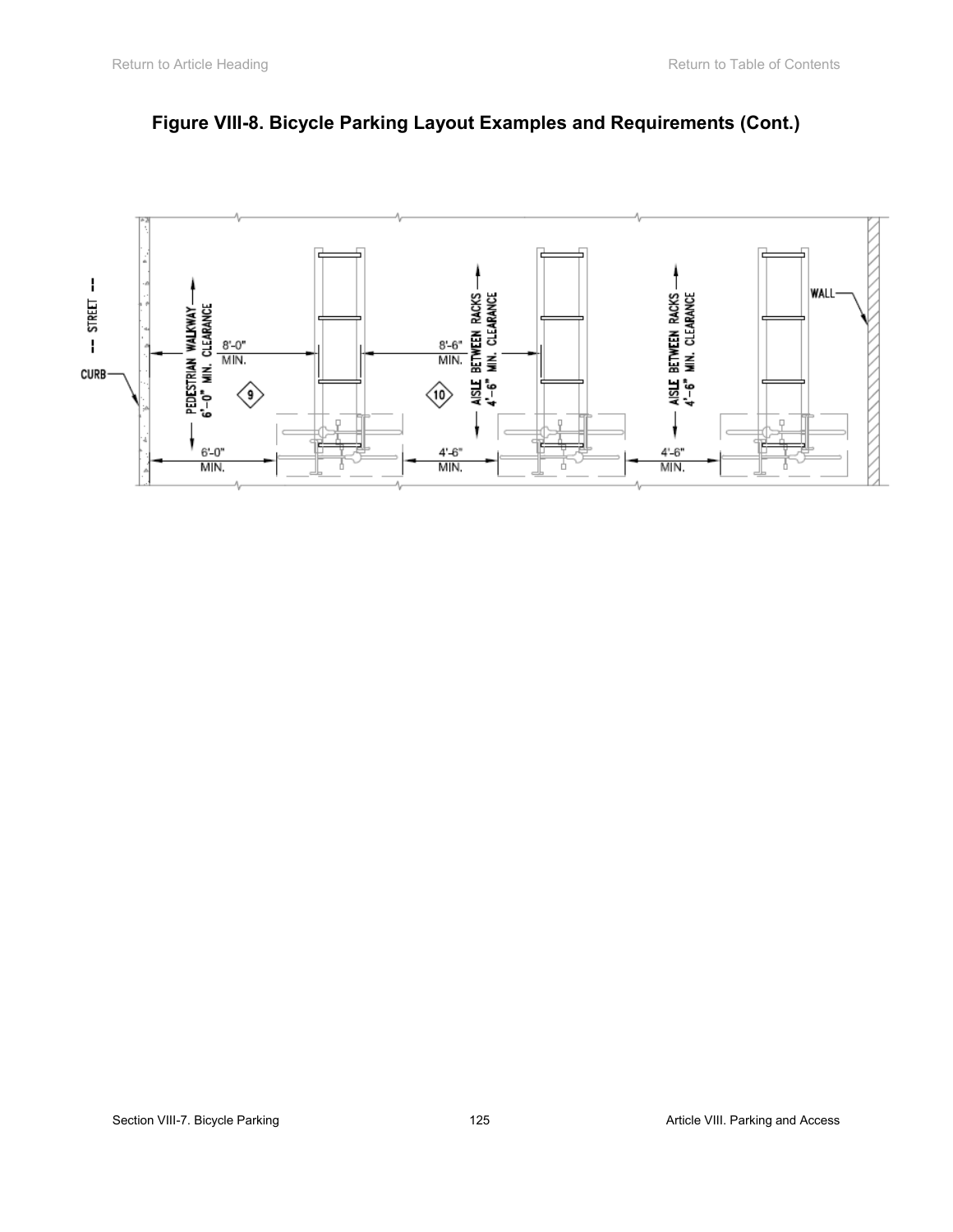**EXHIBIT B - Bicycle Master Plan Section 11.6**



3 4 5

 $\overline{2}$ 

# **11.6 BIKE PARKING & ZONING ORDINANCE RECOMMENDATIONS**

Following are recommendations for changes to the Urbana Zoning Ordinance, Section VIII-7: Bicycle Parking, in order to improve and increase bicycle parking at all non-single family residential land uses in Urbana. City of Urbana Planning Division staff should coordinate with the Plan Commission, and City Council to make any official amendments to the Urbana Zoning Ordinance after the 2016 UBMP planning process is complete.

#### **11.6.1 SUMMARY OF RECOMMENDED CHANGES TO THE URBANA ZONING ORDINANCE**

Following are the major concepts of the recommended changes to the Urbana Zoning Ordinance regarding bicycle parking:

- **1. Definitions:** Definitions of bike parking and bike lockers have been added.
- 2. Developments: The updated bike parking ordinance should be followed for new developments and major redevelopments.
- 3. Land Use: The number of bike parking spaces required for a lot is based on land use, not the number of automobile parking spaces required.
- 4. Length of Visit: Bike parking requirements are provided for both short-term visits to a site (2 hours or less) and long-term visits to a site (more than 2 hours).
- 5. Minimum Quantities: A required minimum of bike parking spaces is now provided for some land uses.
- 6. Maximum Quantities: Maximums of bike parking spaces are no longer provided.
- 7. Location: More information is provided on the location of the placement of bike parking, so that it is closer to the main building entrance and/or provided inside a building.

### **11.6.2 RECOMMENDED CHANGES TO THE URBANA ZONING ORDINANCE**

#### **SECTION VIII-7 BICYCLE PARKING**

#### *Purpose.*

The purpose of Section VIII-7 is to provide sufficient safe and convenient bicycle parking in new development and in major redevelopment to encourage bicycling as a form of transportation. Increasing bicycling can mitigate the impacts of auto travel in the City of Urbana by reducing traffic congestion, pollution, and wear and tear on roads, and fosters healthy physical activity.

Providing bicycle parking at major activity centers helps achieve the accessibility and transportation goals and objectives of the 2005 Urbana Comprehensive Plan, while increasing bicycle parking achieves Urbana City Council goals, objectives, and implementation strategies that directly relate to the Urbana Bicycle Master Plan.

#### *Definitions:*

Bicycle Locker: A locker or box designed to securely store a single bicycle.

Bicycle Parking: The accessory storage of non-motorized bicycles (which may include trailers or other customary accessories) in a secure manner that allows for quick and convenient access, storage, and removal of the bicycle by users who are making trips to or from the associated principal use.

Bicycle Parking Space: An area within which one bicycle may be conveniently and securely stored and removed in an upright position with both wheels resting upon a stable surface and without requiring the movement of other parked bicycles, vehicles or other objects to access the space. Bicycle racks that stagger bicycles vertically to allow them to be parked more closely together, such as double-decker or vertical wallmounted racks, are also acceptable bicycle parking spaces.

Bicycle Rack: A fixed-in place stand, solidly anchored to the ground or other fixed object, which allows a bicycle to lean against it in an upright position with both wheels on a level surface, or in the case of a wall-mounted stand, allows a bicycle to be supported in a hanging position.

Long-term Bicycle Parking: A bicycle parking space that serves bicycle parking needs longer than two hours.

Short-term Bicycle Parking: A bicycle parking space that serves bicycle parking needs for two hours or less.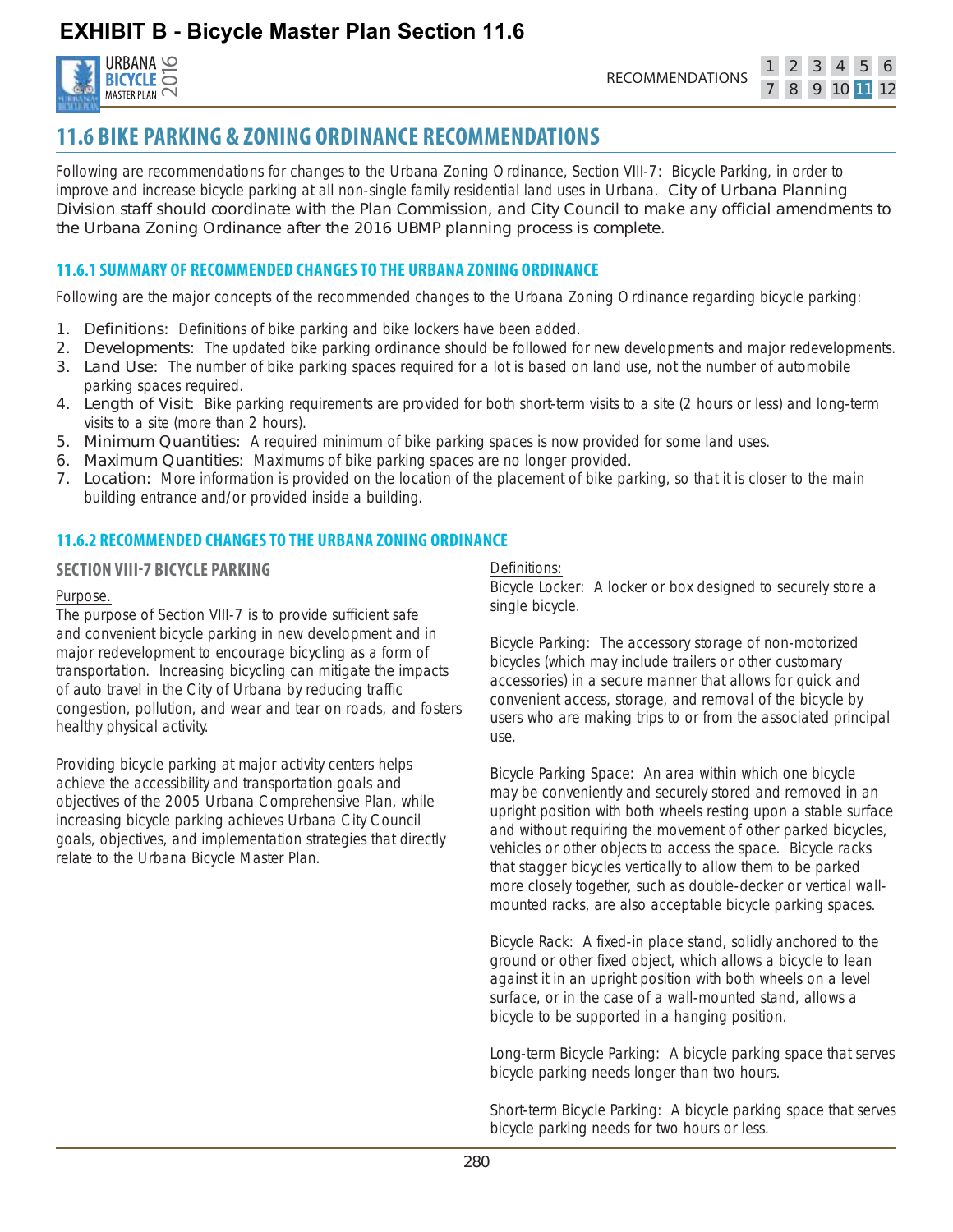

#### *Required Bicycle Parking*

A. Number of spaces required.

1. The required minimum number of bicycle parking spaces for each use category is shown in Table VIII-6.

2. The required minimum number of bicycle parking spaces is based on the principal uses on a site. If the principal use is not listed in Table VIII-6, the required number of bicycle parking spaces shall be determined based on the requirements of the most similar use in Table VIII-6, as determined by the Zoning Administrator. There are no bicycle parking requirements for accessory uses. However, if the required number of spaces for the principal use is based on net building area, the net building area of accessory uses is included with the principal uses in the calculation. For example, a Manufacturing and Production use of 45,000 square feet with 15,000 square feet of accessory Office use would have a bicycle parking requirement of 4 spaces, based on 60,000 square feet of net building area.

3. When there are two or more separate principal uses on a site, the required bicycle parking for the site is the sum of the required parking for the individual principal uses.

#### B. Exemptions

1. No long-term bicycle parking is required on a site where there is less than 2,500 square feet of gross building area.

2. No bicycle parking is required for detached onefamily or two-family dwellings.

3. No bicycle parking is required for the enlargement, expansion or conversion of an existing building, where the difference between the bicycle parking required for the proposed building and the bicycle parking that would be required for the existing building (under this Section of the Ordinance) equals fewer than two (2) bicycle parking spaces.

4. No bicycle parking is required for the enlargement, expansion or conversion of an existing building resulting in a dwelling containing three (3) or fewer dwelling units.

Where bicycle parking requirements are applicable pursuant to this Section, they shall be applied to the entirety of any use that is established, expanded or enlarged within a building or on a lot, and not only to the incremental increase in the intensity of such use.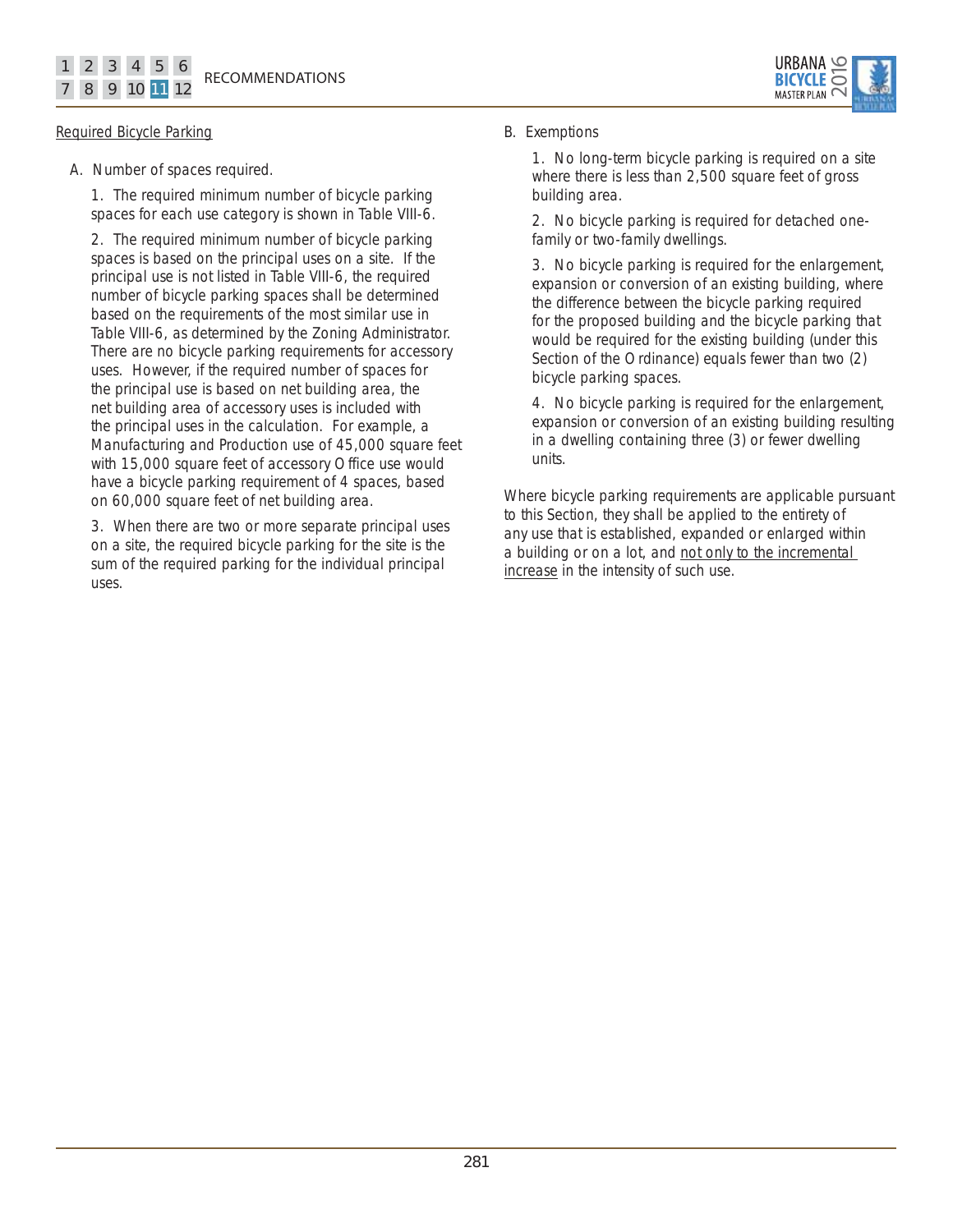

|  |  | 10 11 |  |
|--|--|-------|--|

| <b>Use</b>                                                                                                                              | <b>Long Term Bicycle Parking</b><br><b>Spaces (Proposed)</b>                                                                                                    | <b>Short Term Bicycle Parking</b><br><b>Spaces (Proposed)</b>         | <b>Existing</b>                                                                       |  |
|-----------------------------------------------------------------------------------------------------------------------------------------|-----------------------------------------------------------------------------------------------------------------------------------------------------------------|-----------------------------------------------------------------------|---------------------------------------------------------------------------------------|--|
| Residential                                                                                                                             |                                                                                                                                                                 |                                                                       |                                                                                       |  |
| Single-family dwellings, existing<br>single-family dwellings converted<br>for two families, two-family<br>dwellings, townhome dwellings | No minimum                                                                                                                                                      | No minimum                                                            | No minimum                                                                            |  |
| Multifamily dwellings or mobile<br>home park                                                                                            | 1 space per dwelling unit for<br>the first twenty (20) units in<br>a building; 1.05 spaces per<br>dwelling unit for all units over<br>twenty (20) in a building | 1 space for every 20 dwelling<br>units. Minimum of 2 spaces.          | 1 space for every 2 dwelling units                                                    |  |
| Elderly oriented housing                                                                                                                | 0.5 space per dwelling unit                                                                                                                                     | None                                                                  | None                                                                                  |  |
| Group housing, including<br>dormitories, fraternities and<br>sororities                                                                 | 0.5 space per bed                                                                                                                                               | None                                                                  | None                                                                                  |  |
| Commercial <sup>2</sup>                                                                                                                 |                                                                                                                                                                 |                                                                       |                                                                                       |  |
| Retail Sales and Services                                                                                                               | 1 per 12,000 sq. ft. of net<br>building area. Minimum of 2<br>spaces.                                                                                           | 1 per 5,000 sq. ft. of net building<br>area. Minimum of 2 spaces.     | 10% of required automobile<br>parking up to a maximum of 25<br>bicycle parking spaces |  |
| Office                                                                                                                                  | 1 per 10,000 sq. ft. of net<br>building area. Minimum of 2<br>spaces.                                                                                           | 1 per 40,000 sq. ft. of net<br>building area. Minimum of 2<br>spaces. |                                                                                       |  |
| Pay Parking Lots & Garages                                                                                                              | 1 per 20 auto spaces. Minimum<br>of 10 spaces.                                                                                                                  | None                                                                  |                                                                                       |  |
| Industrial                                                                                                                              |                                                                                                                                                                 |                                                                       |                                                                                       |  |
| Manufacturing and Production                                                                                                            | 1 per 15,000 sq. ft. of net<br>building area. Minimum of 2<br>spaces.                                                                                           | None                                                                  | 4% of required automobile<br>parking up to a maximum of 25<br>bicycle parking spaces  |  |
| Warehouse and Freight<br>Movement                                                                                                       | 1 per 40,000 sq. ft. of net<br>building area. Minimum of 2<br>spaces.                                                                                           | None                                                                  |                                                                                       |  |
| <b>Community Services</b>                                                                                                               |                                                                                                                                                                 |                                                                       |                                                                                       |  |
| Schools, grades 2 through 5                                                                                                             | 2 for every classroom                                                                                                                                           | None                                                                  | 4 for every classroom                                                                 |  |
| Schools, grades 6 through 12                                                                                                            | 4 for every classroom                                                                                                                                           | None                                                                  | 4 for every classroom                                                                 |  |
| <b>Medical Centers</b>                                                                                                                  | 1 per 70,000 sq. ft. of net<br>building area. Minimum of 2<br>spaces.                                                                                           | 1 per 40,000 sq. ft. of net<br>building area. Minimum of 2<br>spaces. | 10% of required automobile<br>parking up to a maximum of 25<br>bicycle parking spaces |  |
| Religious Institutions                                                                                                                  | 1 per 40,000 sq. ft. of net<br>building area. Minimum of 2<br>spaces.                                                                                           | 1 per 2,000 sq. ft. of net building<br>area. Minimum of 2 spaces.     |                                                                                       |  |

Table 41 Table VIII-6: Bicycle Parking Requirements by Use<sup>1</sup>

<sup>1</sup> The Zoning Administrator shall determine whether proposed developments are subject to these bicycle parking requirements based upon demand generated by the use, the location of the development, the proximity to other uses with bicycle parking demand, and other relevant factors. 2 Commercial uses include the following categories from Table VIII-7: Office and Related Uses, Service Business Uses, Retail Business Uses, and Commercial

Recreational Uses.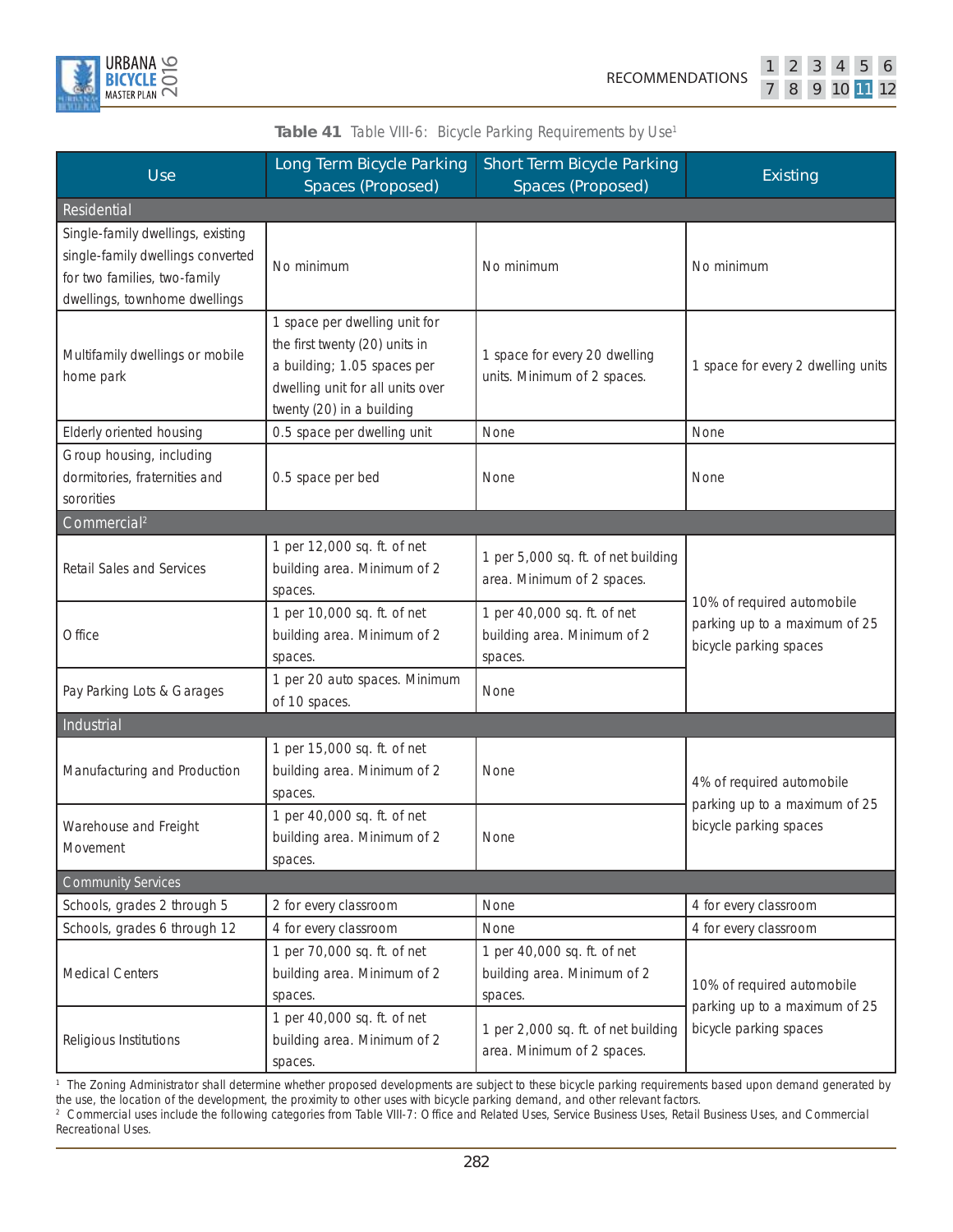

#### Requirements:

Bicycle parking requirements shall apply to the following projects:

a) The construction of a new building or establishment.

b) An increase of at least 15% in the number of residential dwelling units on a lot or in the amount of non-residential Gross Floor Area on a lot from the time of adoption of this section in the Ordinance.

c) The conversion of existing Gross Floor Area to a new category of non-residential use, where such conversion results in at least fifteen percent (15%) increase in the total number of bicycle parking spaces that would be required for the entire building by this section in the Ordinance.

d) If the new building or facility is for a use not listed in the above table, the number of Bicycle Parking Spaces required shall be calculated on the basis of a similar use, as determined by the Zoning Administrator.

#### *Bicycle Parking Standards*

#### A. Standards for all bicycle parking

1. Purpose. These standards ensure that required bicycle parking is designed so that bicycles may be securely locked without undue inconvenience and will be reasonably safeguarded from intentional or accidental damage.

2. Bicycle lockers. Where required bicycle parking is provided in lockers, the lockers must be securely anchored to concrete footings, and made to withstand severe weather and permanent exposure to the elements.

3. Bicycle racks. Where required bicycle parking is provided in racks, the racks must meet the following standards:

i. A bicycle shall make contact with the rack at two (2) points along the length of the bicycle and shall allow one or both wheels to be locked to the stand by way of a cable, chain, U-lock or shackle. Types of permissible bicycle racks include, but are not necessarily limited to those commonly known as "Inverted U-shape," "A," and "Post-and-Loop" racks (See Figure VIII-7).

ii. Each bicycle rack, if designed to the spacing requirements set forth herein may provide up to two bicycle parking spaces, with one bicycle parking space provided on each side of the bicycle rack. If a bicycle rack meets the spacing requirements on one side of the stand but not the other (as may be the case where a bicycle rack is attached to a wall), then it may provide one bicycle parking space.

iii. A single interconnected structure may provide parking for more than two bicycles, in which case the term bicycle rack as applied in this Ordinance shall refer to any vertical element of the structure upon which one or two bicycles may be secured and which otherwise meets the layout standards set forth herein.

iv. A space 2 feet by 6 feet must be provided for each required bicycle parking space, so that a bicycle six feet long can be securely held with its frame supported so that the bicycle cannot be pushed or fall in a manner that will damage the wheels or components.

v. Bicycle racks shall generally be arranged either in rows (where bicycles are parked side-to -side) or in alignment (where bicycles are parked end-to-end). Where bicycle racks are arranged in rows, they shall be spaced at least four feet (4') apart on-center. Where bicycle racks are arranged in alignment, they shall be spaced at least eight feet (8') on-center.

vi. There must be an aisle at least 5 feet wide behind all required bicycle parking to allow room for bicycle maneuvering. Where the bicycle parking is adjacent to a sidewalk, the maneuvering area may extend into the right-of-way.

vii. The area devoted to bicycle parking must be hard surfaced.

4. Covered bicycle parking. Covered bicycle parking can be provided inside buildings, under roof overhangs or awnings, in bicycle lockers, or within or under other structures. Where covered bicycle parking is not within a building or locker, the cover must be:

- i. Permanent.
- ii. Designed to protect the bicycle from rainfall.

#### B. Short-term bicycle parking.

1. Purpose. Short-term bicycle parking shall be intended primarily to serve visitors, such as retail patrons, making trips of up to a couple of hours to a particular use; however, it may serve other bicycle users as needed.

It shall be located on-site or in a publicly accessible space near pedestrian entrances to the uses they are intended to serve and should be visible to pedestrians and bicyclists. Short-term bicycle parking may be provided adjacent to public streets and sidewalks, or in some cases within the public right of way as bicycle corrals. If bike racks are located on public sidewalks, they must provide at least 6 feet of pedestrian clearance and be at least 2 feet from the curb.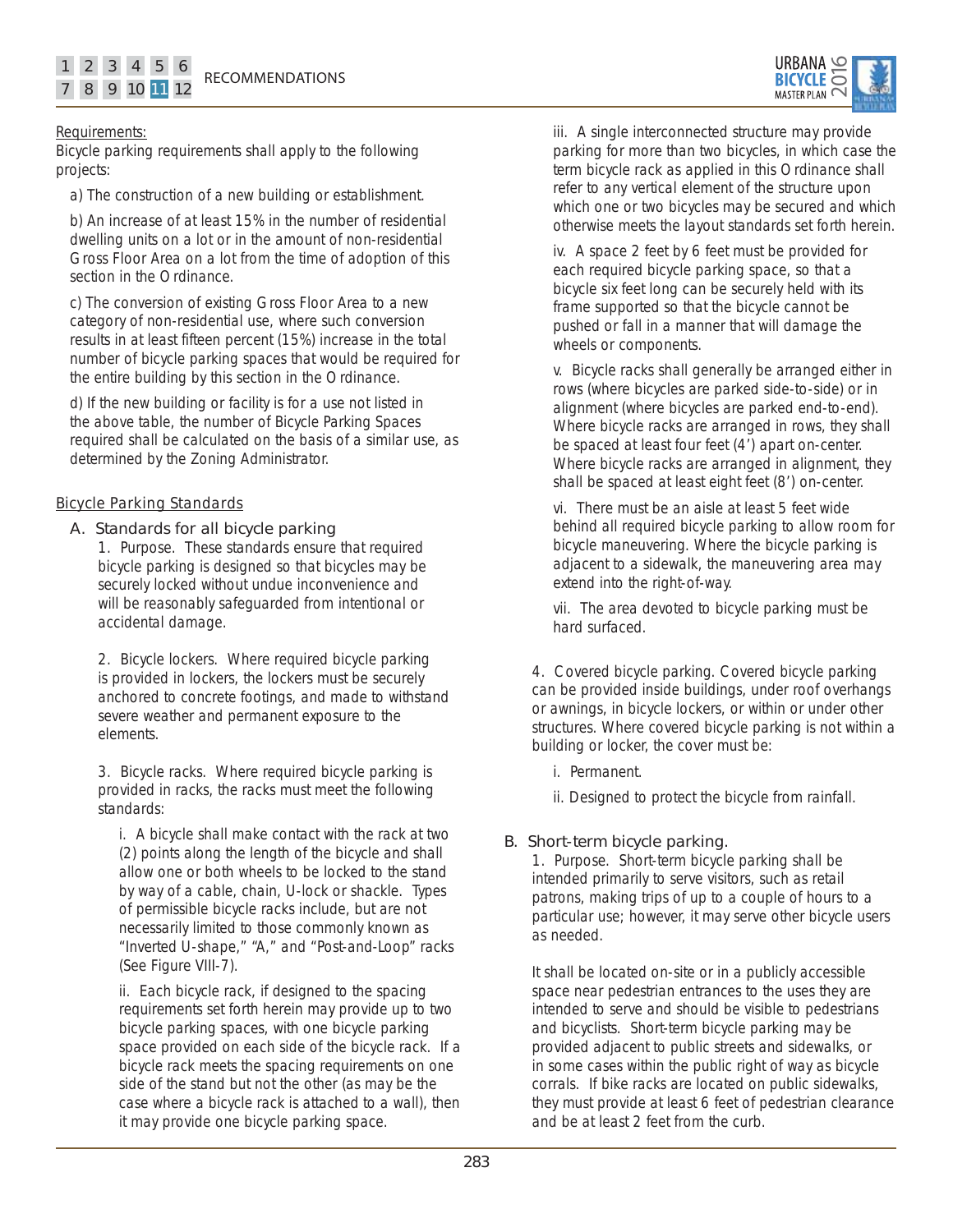

2. Standards. Required short-term bicycle parking must meet the following standards:

i. Short-term parking must be provided in lockers or racks that meet the design and layout standards set forth in Section A3. Installers of bicycle racks may consult the illustrations shown of acceptable bicycle rack design (Figure VIII-7). Types of permissible bicycle racks include, but are not necessarily limited to those commonly known as "Inverted U-shape," "A," and "Post-and-Loop" racks.

ii. Location. Short-term bicycle parking must be:

1. Outside a building

2. At the same grade as the sidewalk or at a location that can be reached by an accessible route

3. Within the following distances of the main entrance:

a. Within 50 feet of the main public entrance of the building or facility.

b. No farther than the nearest motor vehicle parking space to the main public entrance (excluding handicapped parking).

c. If the development contains multiple buildings or facilities or has multiple entrances that can be considered "main entrances," the required Short-Term Bicycle Parking shall be distributed so as to maximize convenience and use.

#### C. Long-term bicycle parking.

1. Purpose. Long-term bicycle parking shall be intended primarily to provide residents, employees, commuters or other persons who would require storage of a bicycle for a substantial portion of the day, for an overnight period or for multiple days a secure and weather-protected place to park bicycles; however, it may serve other bicycle users as needed.

2. Standards. Required long-term bicycle parking must meet the following standards:

i. Long term bicycle parking must be provided in racks or lockers that meet the standards of Section A3.

ii. Location. Long-term bicycle parking shall be provided within the building containing the use or uses that it is intended to serve, or no more than 300 feet from the main public entrance.

iii. Long-term bicycle parking may be provided within the following types of facilities:

1. Enclosed spaces within a building, such as bicycle rooms or garages.

2. Bicycle sheds, covered bicycle cages, or other enclosed structures designed to provide secure and fully covered parking for bicycles.

11 3 5 6

8 9 10

 $2<sup>1</sup>$ 

3. Bicycle lockers or fixed-in-place containers into which single bicycles may be securely stored and protected.

4. Weather-protected bicycle parking spaces that are monitored at most or all times by an attendant or other security system to prevent unauthorized use or theft.

3. Optional. Long-term bicycle parking can meet the following standards:

i. Covered Spaces. At least 50 percent of long-term bicycle parking is recommended to be covered. All covered bike parking must meet the standards in Section A4 above.

#### D. Motor vehicle parking space credits

1. For every 6 Bicycle Parking Spaces provided, the number of required off-street motor vehicle parking spaces (excluding handicapped parking spaces) on a site may be reduced by 1 space.

#### Sources:

*Bicycle Parking Guidelines 2nd Edition*, 2010, Association of Pedestrian and Bicycle Professionals (APBP).

*Model Bicycle Parking Ordinance*, October 2011, Public Health Law & Policy.

Ordinance Number 1357, Amendment to the Zoning Ordinances of the City of Cambridge, MA, April 25, 2013.

Portland, Oregon Zoning, Chapter 33.266 Parking and Loading, July 11, 2014.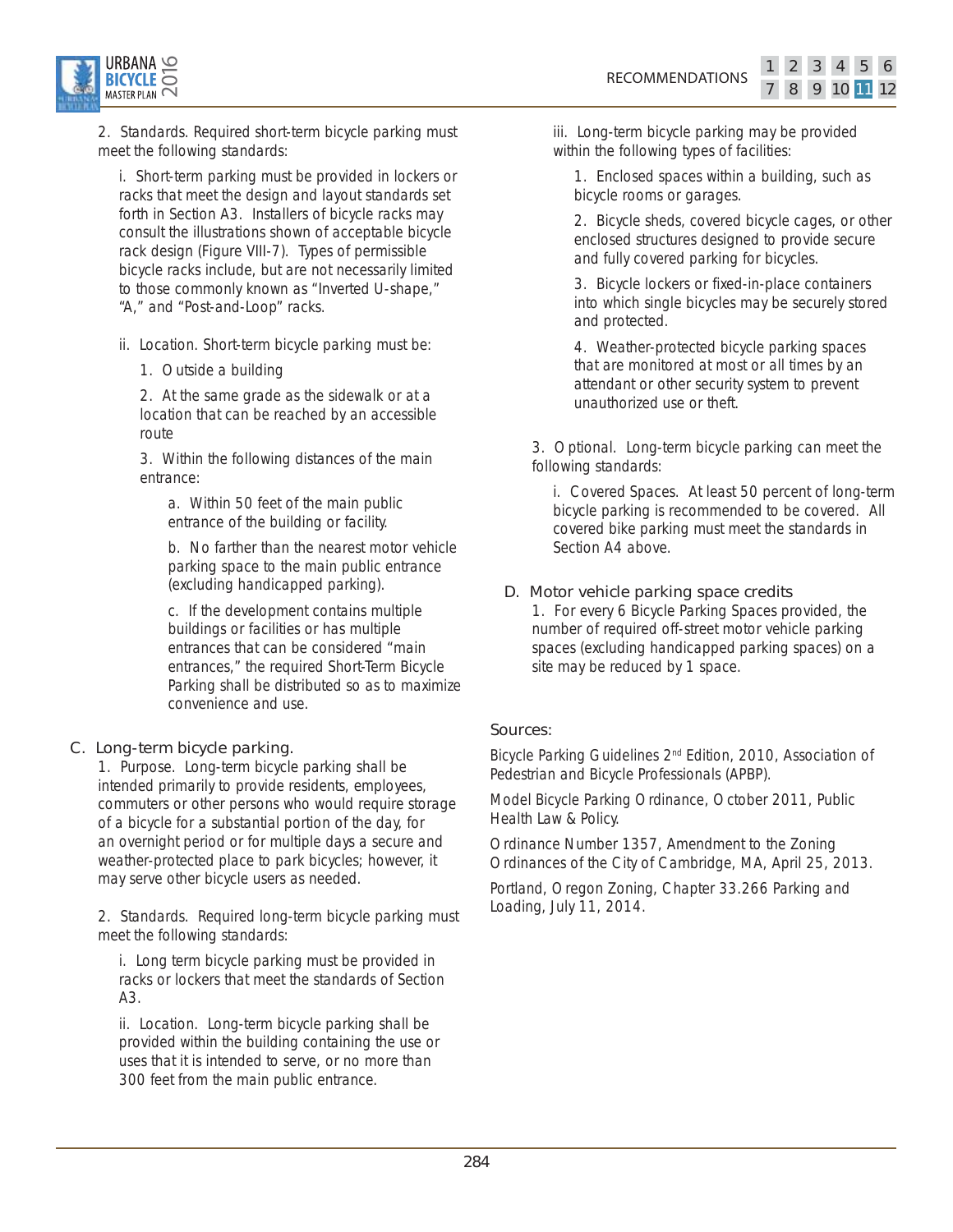

**Figure 205** Figure VIII-7: Bicycle Parking Rack Types



Unacceptable Designs



of the rack. of the rack.

of a bike.



**Figure 206** Thematic bike rack at Market at the Square

### **11.6.3 RECOMMENDED LOCATIONS FOR BIKE PARKING INSTALLATION AND UPGRADES**

Bike racks currently exist at several locations throughout Urbana (see Section 6.2 and Appendix 5). However, many bike racks installed before implementation of the 2008 UBMP have an inadequate "front-wheel-in-slot" design in which the bicycle cannot be properly locked unless the bicycle is parked broadside.

Some recommended locations to provide, increase, or upgrade bicycle parking facilities (including covered parking) include:

- 1. Apartment complexes and multi-family housing, including public housing
- 2. Banks, such as Busey Bank, First Federal Savings Bank, and First Mid-Illinois Bank & Trust in Downtown **Urbana**
- 3. Churches and places of worship
- 4. Commercial establishments in Downtown Urbana, including but not limited to Schnucks, Strawberry Fields, and Walgreens
- 5. Commercial establishments in the Philo Road Business District, such as County Market, CVS, Family Video, McDonald's, Sunnycrest Mall, and Walgreens
- 6. Commercial establishments throughout the rest of Urbana, including but not limited to Aldi, and Wal-Mart
- 7. Commercial areas in the University District, particularly:
	- o Southwest corner of Lincoln Avenue and Nevada Street
	- o Along Oregon Street and Goodwin Avenue
- 8. Downtown Post Office/Independent Media Center (IMC)
- 9. Government offices, such as the Urbana-Champaign Sanitary District (UCSD) office off of East University Avenue
- 10. Hotels
- 11. Hospitals and clinics
- 12. Lincoln Square, especially for Market at the Square
- 13. Office buildings
- 14. Polling places
- 15. Restaurants
- 16. Schools, as needed (especially covered bike parking)
- 17. University of Illinois buildings, as needed
- 18. Urbana Civic Center
- 19. Urbana Free Library (add covered spaces)
- 20. Urbana Parks, particularly increased parking at Meadowbrook Park and Crystal Lake Park

Some locations may be ideal for creative bicycle rack shapes, such as benches or artwork (See Figure 206). For more information on bike parking design guidelines, see Section 5.4.3.